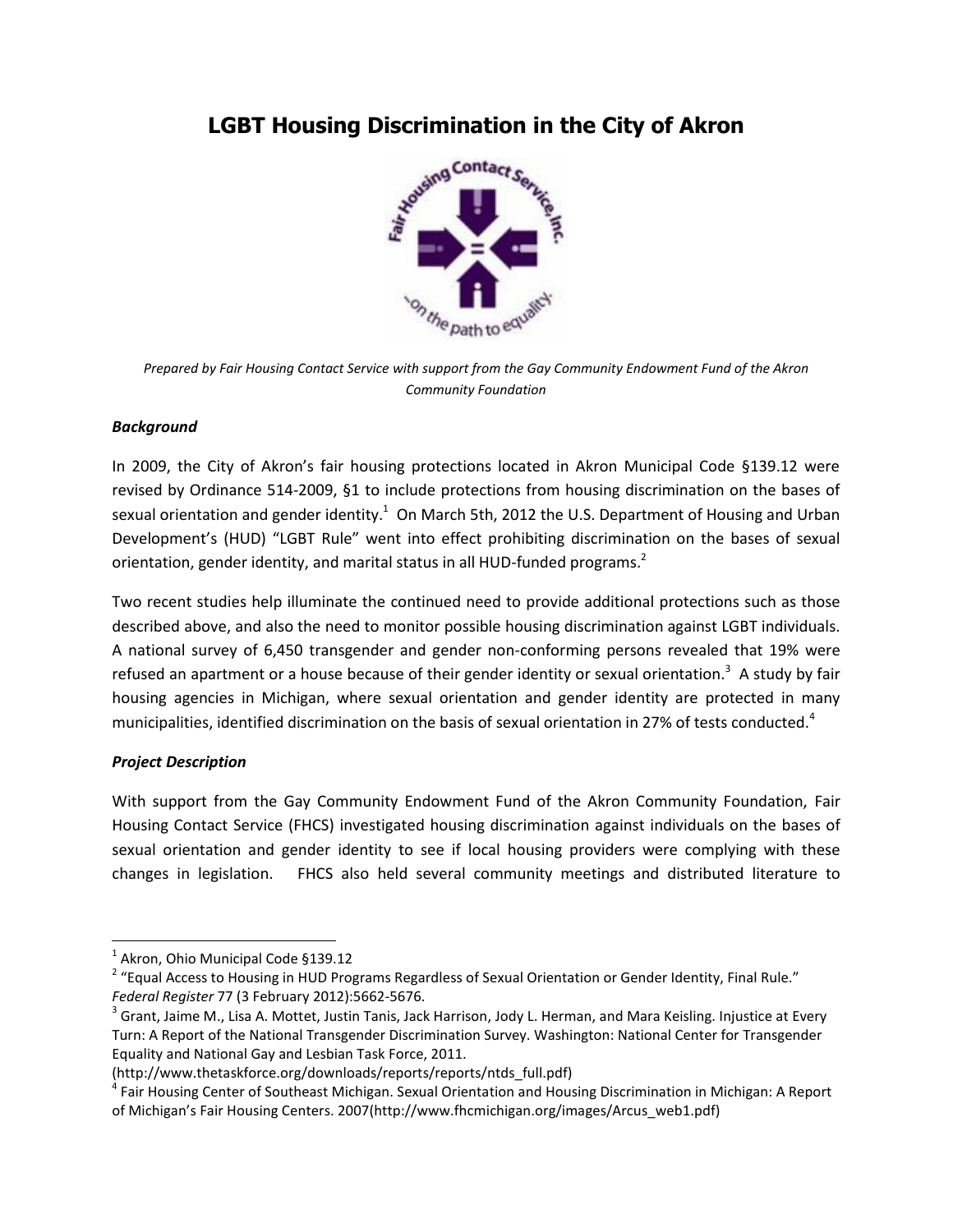residents and housing providers on their respective rights and responsibilities under these expanded protections.

FHCS performed 40 fair housing tests within the city of Akron to investigate housing discrimination on the bases of sexual orientation and gender identity. A "test" can be defined as a simulated housing transaction to investigate how a landlord treats certain types of people. Typically a test would be based on one of the protected classes identified in federal or state law such as: race or color, sex, national origin, disability, religion, family status, ancestry, or military status. In this study, FHCS tested landlords via e-mail, phone, and on-site investigations to see how housing providers would treat a same-sex couple compared to a heterosexual couple. Testing locations were chosen randomly from advertisements placed on Craigslist, as long as the property was within the city of Akron. FHCS carried out tests with both male and female same-sex couples, and also tests based on gender identity. In email tests the only significant difference within correspondences was that the sexual orientation of the couple was identified by using clearly gender-associated names. In onsite and phone tests, the same-sex couples were provided better income and credit than the control couples to make them the more attractive tenants. Race and other possible factors that might impact testing results were controlled to target sexual orientation or gender identity. Once completed, a test was coded as having, "No Significant Differences," or "Disparity in Treatment."

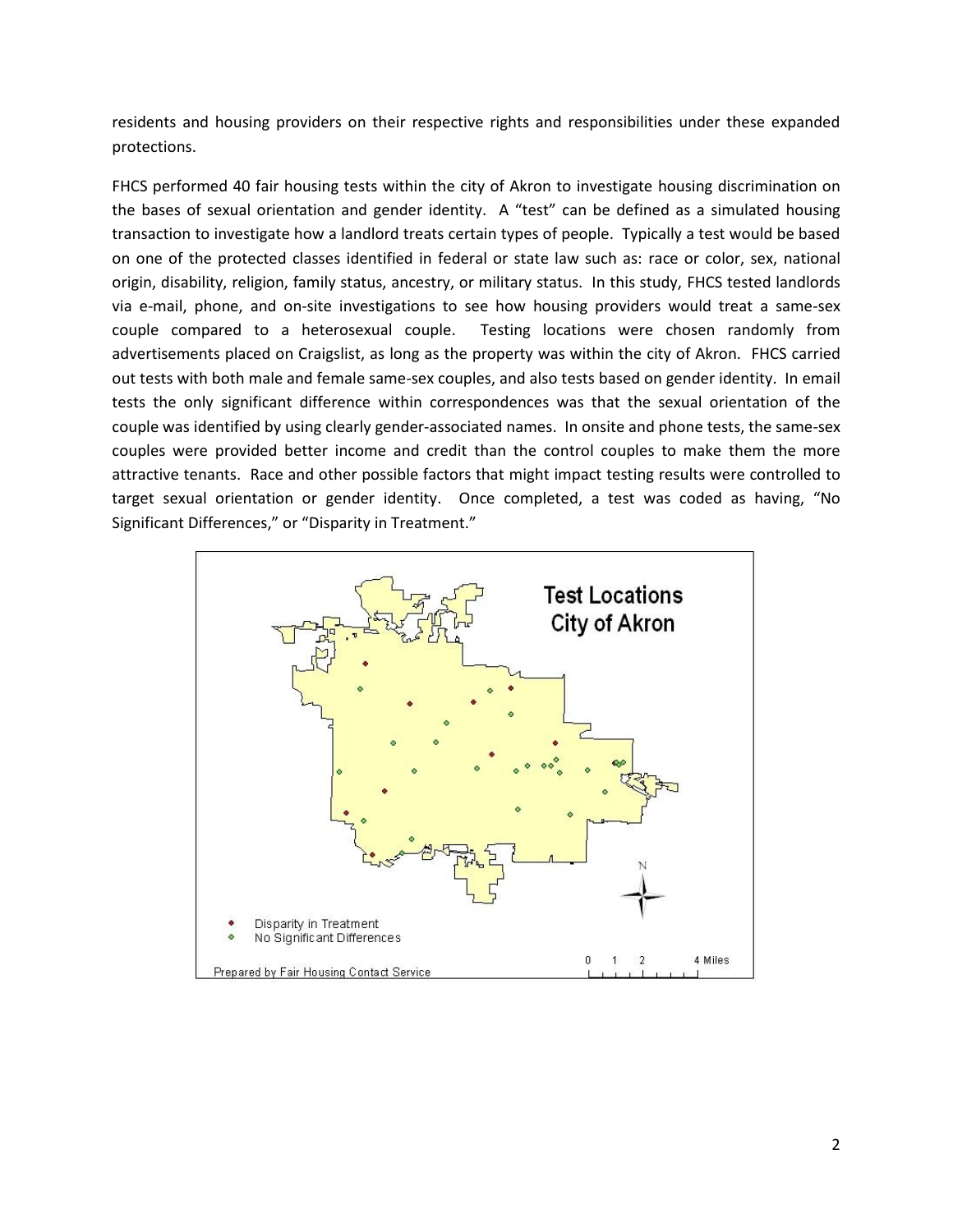#### *Results*

**Fourteen of 40 or 35% of tests** resulted in **"Disparity in Treatment"** based on sexual orientation or gender identity. **Nine of 19 or 47% of email tests** resulted in "**Disparity in Treatment.**" The most common form of disparity was the failure to respond to an email inquiry, occurring in **over 25%** of email tests performed. Other forms of unequal treatment towards same-sex couples included additional background checks, fewer units made available to see, and less favorable or fewer appointment options to view the unit. FHCS's findings reinforce a recent HUD study released in June 2013. "*An Estimate of Housing Discrimination Against Same-Sex Couples*," also found heterosexual couples received preferential treatment in the online housing market. While HUD's study focused exclusively on the internet, the primary manner in which this discrimination occurred was also the failure to respond to an email inquiry. 5

#### *Conclusions & Recommendations*:

- These findings indicate housing discrimination on the bases of sexual orientation and gender identity may be a significant challenge for the LGBT community in the city of Akron despite expanded local and federal protections.
- Housing providers and property managers are utilizing subtle forms of discrimination, such as screening emails when enough information is present to be able to do so, instead of utilizing overtly discriminatory behavior or language. Failure to respond to an email or phone inquiry from a potential tenant that can be identified as LGBT is the most likely way that this discrimination will occur.
- Landlords and housing providers should continue to receive educational materials and other outreach dedicated to helping them understand their rights and responsibilities to the LGBT community and other protected classes. Prospective tenants also need to be properly educated and made aware of these protections to help ensure their own rights are protected while looking for a home.
- According to Akron Municipal Code §139.12 as revised by Ordinance 514-2009, §1, housing discrimination on the bases of sexual orientation and gender identity is a first-degree misdemeanor.<sup>6</sup> As a criminal matter this charge carries a much higher standard of proof than a civil case requires for successful prosecution. In criminal cases, the prosecutor and FHCS must demonstrate that the accused party discriminated *beyond a reasonable doubt*. However, if this ordinance were to become a civil matter, FHCS would have to demonstrate a *preponderance of evidence*. In other words, FHCS must prove only prove there is a greater than 50% chance that the defendant engaged in discriminatory practices.

 $\overline{a}$ 

<sup>5</sup> U.S. Department of Housing and Urban Development. *An Estimate of Housing Discrimination Against Same Sex Couples.* Executive Summary. By M.Davis and Company Inc., S. Friedman, A. Reynolds, Et al. Pg. VII. Available at: [http://www.huduser.org/portal/publications/fairhsg/discrim\\_samesex.html.](http://www.huduser.org/portal/publications/fairhsg/discrim_samesex.html) Accessed: 6/18/2013.

<sup>6</sup> Akron, Ohio Municipal Code §139.12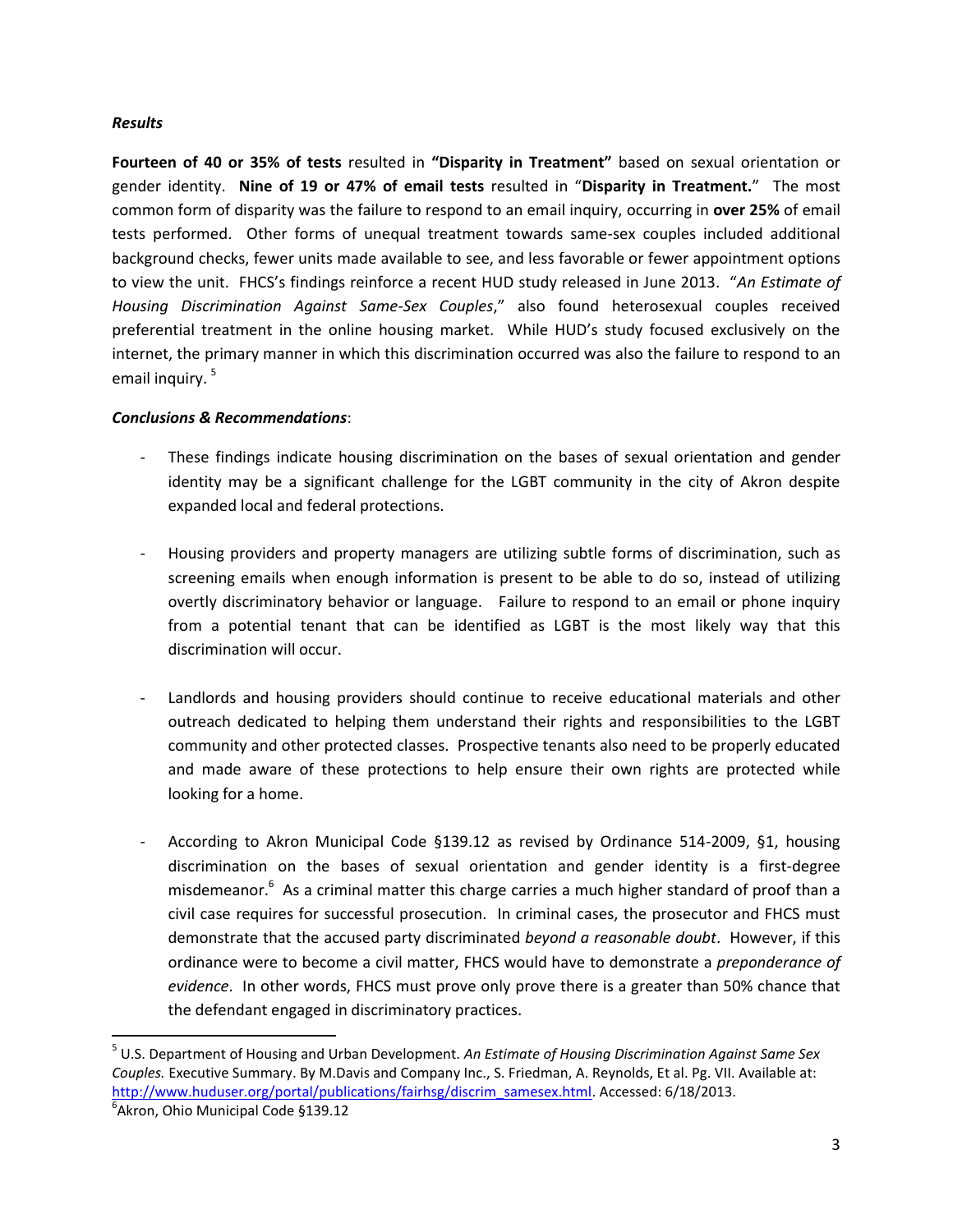- As detailed in the previous recommendations, proper education and enforcement are both necessary to help increase fair housing opportunity for the LGBT community in Akron. As this study and others demonstrate, housing discrimination is still a significant barrier for the LGBT community to overcome. Without proper enforcement and education, Akron residents, regardless of sexual orientation and gender identity, will be denied the many benefits that come with living in open and diverse communities.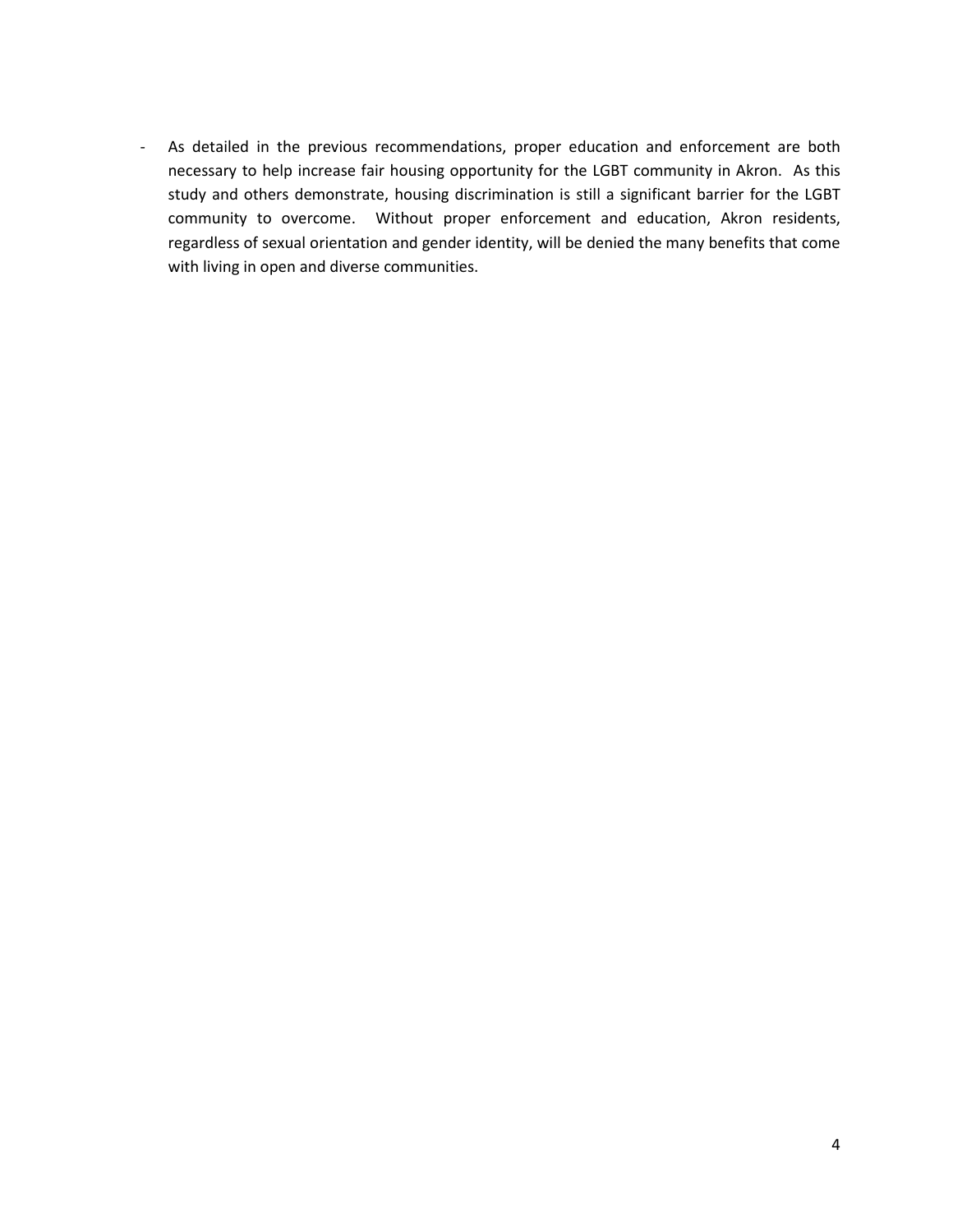| Test#                   | <b>Date</b> | <b>Same-Sex Gender</b> | <b>Type</b> | Zip   | Property  | <b>Bedrooms</b> | Response                             | <b>Type of Disparity</b>                                     |
|-------------------------|-------------|------------------------|-------------|-------|-----------|-----------------|--------------------------------------|--------------------------------------------------------------|
| $\mathbf{1}$            | 4/10/2013   | Female                 | Email       | 44314 | Apartment | $\mathbf{1}$    | No Significant<br><b>Differences</b> | N/A                                                          |
| $\mathbf{2}$            | 4/10/2013   | Male                   | Email       | 44305 | House     | $\overline{2}$  | Disparity in<br>Treatment            | <b>Additional Appointment</b><br><b>Information Provided</b> |
| 3                       | 4/11/2013   | Male                   | Email       | 44314 | House     | 3               | Disparity in<br>Treatment            | Failure to Respond                                           |
| 4                       | 4/11/2013   | Female                 | Email       | 44304 | Apartment | $\mathbf 1$     | Disparity in<br>Treatment            | <b>Additional Properties</b><br>Offered                      |
| 5                       | 5/9/2013    | Female                 | Email       | 44303 | House     | $\overline{2}$  | No Significant<br><b>Differences</b> | N/A                                                          |
| 6                       | 5/10/2013   | Male                   | Email       | 44305 | Apartment | $\overline{2}$  | No Significant<br><b>Differences</b> | N/A                                                          |
| $\overline{\mathbf{z}}$ | 5/14/2013   | Male                   | Email       | 44305 | House     | $\overline{2}$  | Disparity in<br>Treatment            | Failure to Respond                                           |
| 8                       | 5/14/2013   | Female                 | Phone       | 44305 | Apartment | $\overline{2}$  | No Significant<br><b>Differences</b> | N/A                                                          |
| 9                       | 5/15/2013   | Male                   | Phone       | 44306 | House     | $\overline{2}$  | No Significant<br><b>Differences</b> | N/A                                                          |
| 10                      | 5/30/2013   | Female                 | Email       | 44305 | Apartment | $\mathbf{1}$    | Disparity in<br>treatment            | Failure to Respond                                           |
| 11                      | 5/30/2013   | Female                 | Phone       | 44320 | House     | $\overline{2}$  | No Significant<br><b>Differences</b> | N/A                                                          |
| 12                      | 5/30/2013   | Male                   | Onsite      | 44312 | Apartment | $\mathbf 1$     | No Significant<br><b>Differences</b> | N/A                                                          |
| 13                      | 31-May      | Male                   | Phone       | 44314 | Apartment | $\mathbf{1}$    | No Significant<br><b>Differences</b> | N/A                                                          |
| 14                      | 5/31/2013   | Female                 | Onsite      | 44320 | Apartment | $\mathbf{1}$    | Disparity in<br>treatment            | <b>Additional Properties</b><br>Offered                      |
| 15                      | 6/6/2013    | Male                   | Email       | 44307 | House     | $\mathbf{1}$    | No Significant<br><b>Differences</b> | N/A                                                          |
| 16                      | 6/7/2013    | Male                   | Onsite      | 44320 | Apartment |                 | Disparity in<br>treatment            | <b>Additional Properties</b><br>Offered                      |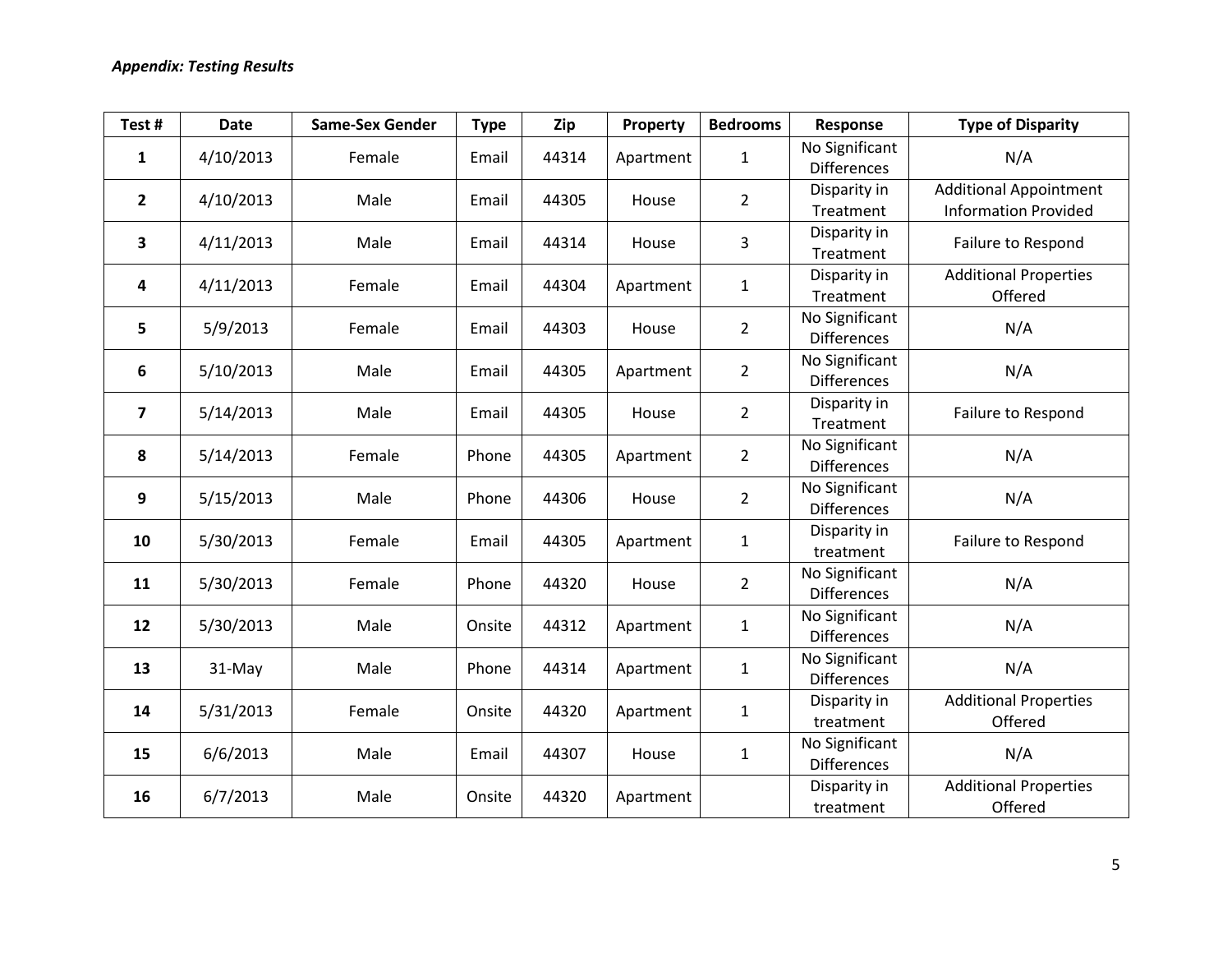| Test# | <b>Date Test</b><br>Completed | <b>Same-Sex Couple's</b><br>Gender | <b>Type</b> | Zip   | Property<br><b>Type</b> | <b>Bedrooms</b> | Response                             | <b>Type of Disparity</b>                                     |
|-------|-------------------------------|------------------------------------|-------------|-------|-------------------------|-----------------|--------------------------------------|--------------------------------------------------------------|
| 17    | 6/18/2013                     | Female                             | Onsite      | 44305 | Apartment               | $\mathbf{1}$    | No Significant<br><b>Differences</b> | N/A                                                          |
| 18    | 6/12/2013                     | Female                             | Email       | 44310 | House                   | 3               | Disparity in<br>treatment            | Failure to Respond                                           |
| 19    | 6/14/2013                     | Female                             | Phone       | 44305 | Apartment               | $\mathbf{1}$    | No Significant<br><b>Differences</b> | N/A                                                          |
| 20    | 6/14/2013                     | Male                               | Email       | 44313 | Apartment               | $\overline{2}$  | Disparity in<br>treatment            | Failure to Respond                                           |
| 21    | 6/17/2013                     | Female                             | Email       | 44303 | Apartment               | $\mathbf{1}$    | Disparity in<br>treatment            | <b>Additional Appointment</b><br><b>Information Provided</b> |
| 22    | 6/17/2013                     | Male                               | Phone       | 44302 | Apartment               | $\overline{2}$  | No Significant<br><b>Differences</b> | N/A                                                          |
| 23    | 6/19/203                      | Male                               | Onsite      | 44305 | Apartment               | $\mathbf{1}$    | No Significant<br><b>Differences</b> | N/A                                                          |
| 24    | 6/21/2013                     | Male                               | Email       | 44314 | House                   | $\overline{2}$  | Disparity in<br>Treatment            | Failure to Respond                                           |
| 25    | 6/24/2013                     | Female                             | Email       | 44314 | <b>Duplex</b>           | $\overline{2}$  | No Significant<br><b>Differences</b> | N/A                                                          |
| 26    | 6/24/2013                     | Male                               | Email       | 44313 | Apartment               | $\overline{2}$  | No Significant<br><b>Differences</b> | N/A                                                          |
| 27    | 6/24/2013                     | Male                               | Email       | 44311 | House                   | 4               | No Significant<br><b>Differences</b> | N/A                                                          |
| 28    | 7/3/2013                      | Female                             | Phone       | 44306 | Apartment               | $\mathbf{1}$    | No Significant<br><b>Differences</b> | N/A                                                          |
| 29    | 7/3/2013                      | Female                             | Phone       | 44305 | Apartment               | $\mathbf{1}$    | No Significant<br><b>Differences</b> | N/A                                                          |
| 30    | 7/8/2013                      | Male                               | Phone       | 44320 | House                   | $\overline{2}$  | No Significant<br>Differences        | N/A                                                          |
| 31    | 7/9/2013                      | Male                               | Phone       | 44305 | House                   | $\overline{2}$  | No Significant<br><b>Differences</b> | N/A                                                          |
| 32    | 7/11/2013                     | Female                             | Onsite      | 44314 | House                   | $\overline{2}$  | Disparity in<br>Treatment            | <b>Additional Checks</b>                                     |